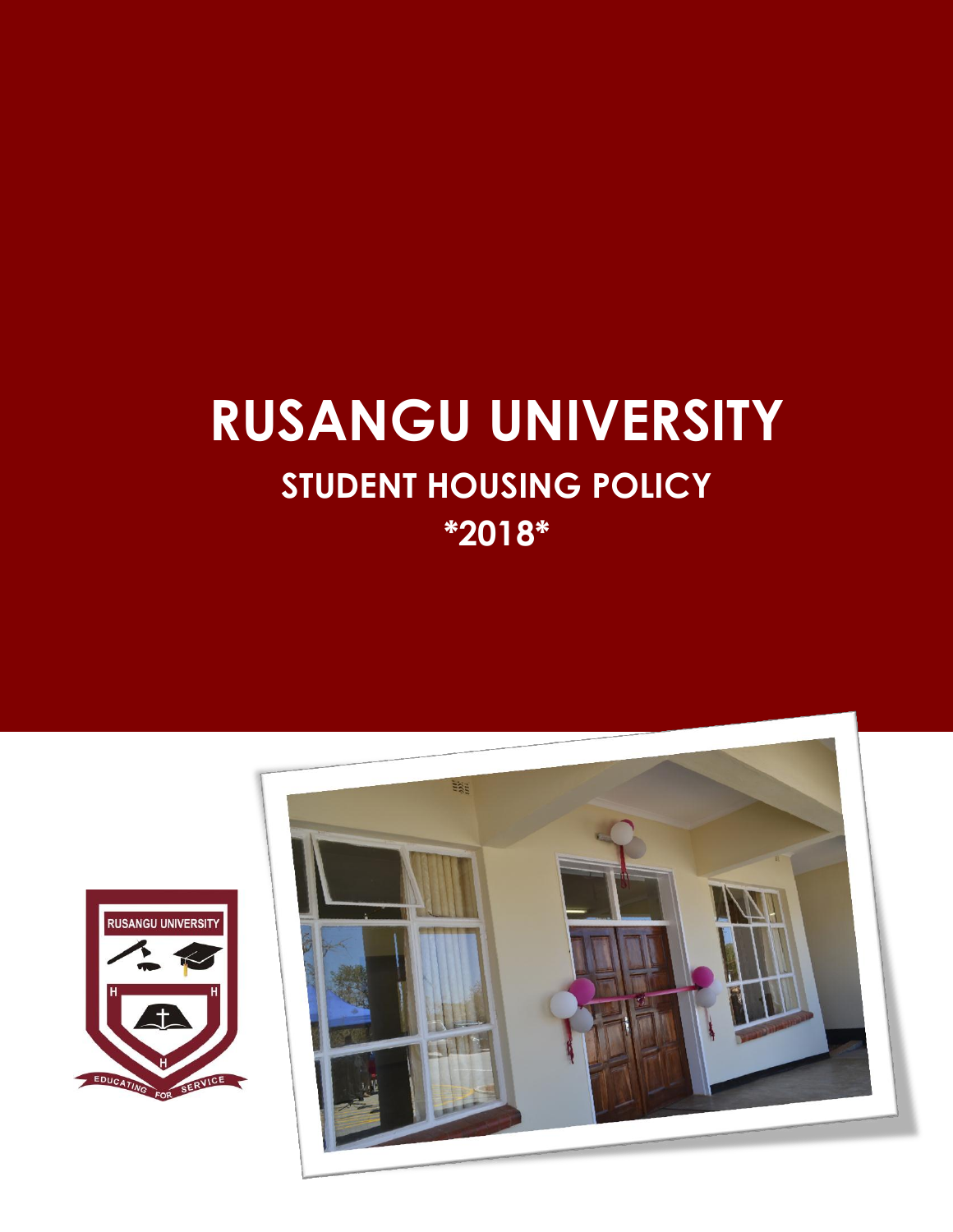#### **1. PURPOSE**

This policy establishes rules and procedures for operation of student housing.

#### **2. ACCOUNTABILITY**

At the direction of the Dean of Student Affairs, the Dean of Men and the Dean of Women, Resident Assistants and other managers responsible for student housing shall implement and ensure compliance with this policy.

#### **3. APPLICABILITY**

This policy is applicable to all University owned and operated student housing facilities.

## **4. POLICY**

The University has determined that living in University residence facilities is a positive aspect of the total undergraduate experience for students at Rusangu University. In this regard, the University continues to expand and modernize its infrastructure in order to accommodate more students on campus and increase the quality of life in the hostels. It should be noted from the outset that having a room on campus is not a right but a privilege that can be withdrawn at any time if someone does not abide by the policies outlined herein.

#### **4.1 Application Procedures**

The ICT department shall announce dates upon which application of rooms in the hostels shall commence. A student will log in their portal and select the accommodation module and choose a hostel as well as the room they prefer. The ones that will indicate "reserved" will be deemed unavailable and invoiced.

Once a student has been allocated a room, it is expected that they shall occupy the room immediately the school officially opens. If occupancy does not take place within the official registration period announced by the Registrar's office, the bed space shall be made available to other students who may not be accomodated.

All students accommodated in the University residences shall be charged the amount applicable to the hostel they occupy. No student shall be exempted from paying accommodation fees unless with express permission of management.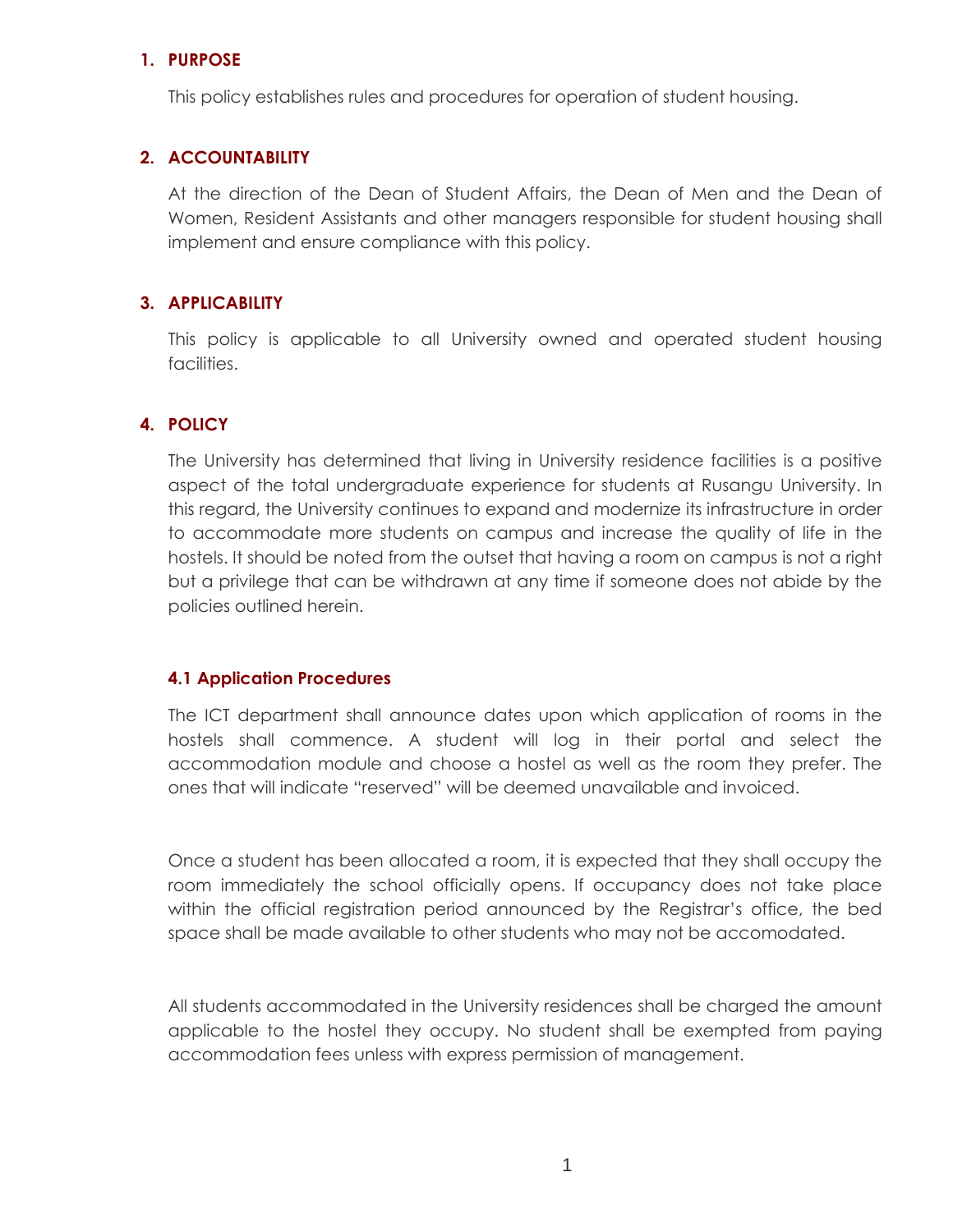#### **4.2 Withdrawal from a Hostel**

A student who successfully registers for a room and decides to withdraw from boarding can choose to do so on the following terms:

- a) Within the official registration period: 0% of the total charge
- b) 1-30 days after the official registration period: 50% of the total charge
- c) One month after the official registration period and beyond: No refund
- d) Moving out or turning in keys without an approved cancellation does not release the student from any of their obligations, including that of paying for the assigned space.

## **5. ACCOMMODATION OF RESIDENCE ASSISTANTS**

Resident Assistants play a significant role in the life of a boarding student. They are involved in assisting students to settle comfortably into the hostel. They also ensure that the residences are clean at all times (inside and outside) and that all residents abide by the given regulations.

Since Resident Assistants (RAs) form an integral part of a student's life and ideally should be living with the students, they are therefore not expected to pay for accommodation unless they are registered for that term. The students that may lodge in the same room as RAs shall not be exempted from accommodation payments.

#### **6. GENERAL HOUSING POLICY**

#### a) *Quiet Hours*

- 1. The right of residents to sleep and to study without interference from other individuals is a primary right. All residents are responsible for noise they and/or their guests create while in the residential facility.
- 2. Quiet hours are in effect daily from 11 p.m to 5 a.m. However, residents are expected to be considerate of other residents at all times. Twenty-four hour quiet hours are enforced in all areas during final exam periods.
- 3. The use of amplified instruments is prohibited in University Housing. Students are however permitted to store musical equipment and encouraged to use headsets at all times or room level with consent of the roommates in order not to disturb other residents who may be busy with their academic work.

#### b) *Soliciting*

- 4. No soliciting of any type is permitted within or in the areas immediately adjacent to any university housing facility with the following exception:
- 5. The Student Association are permitted to engage in door-to-door contacts with students to support student governance functions and to promote their authorized, non-commercial programs and activities within the residence halls.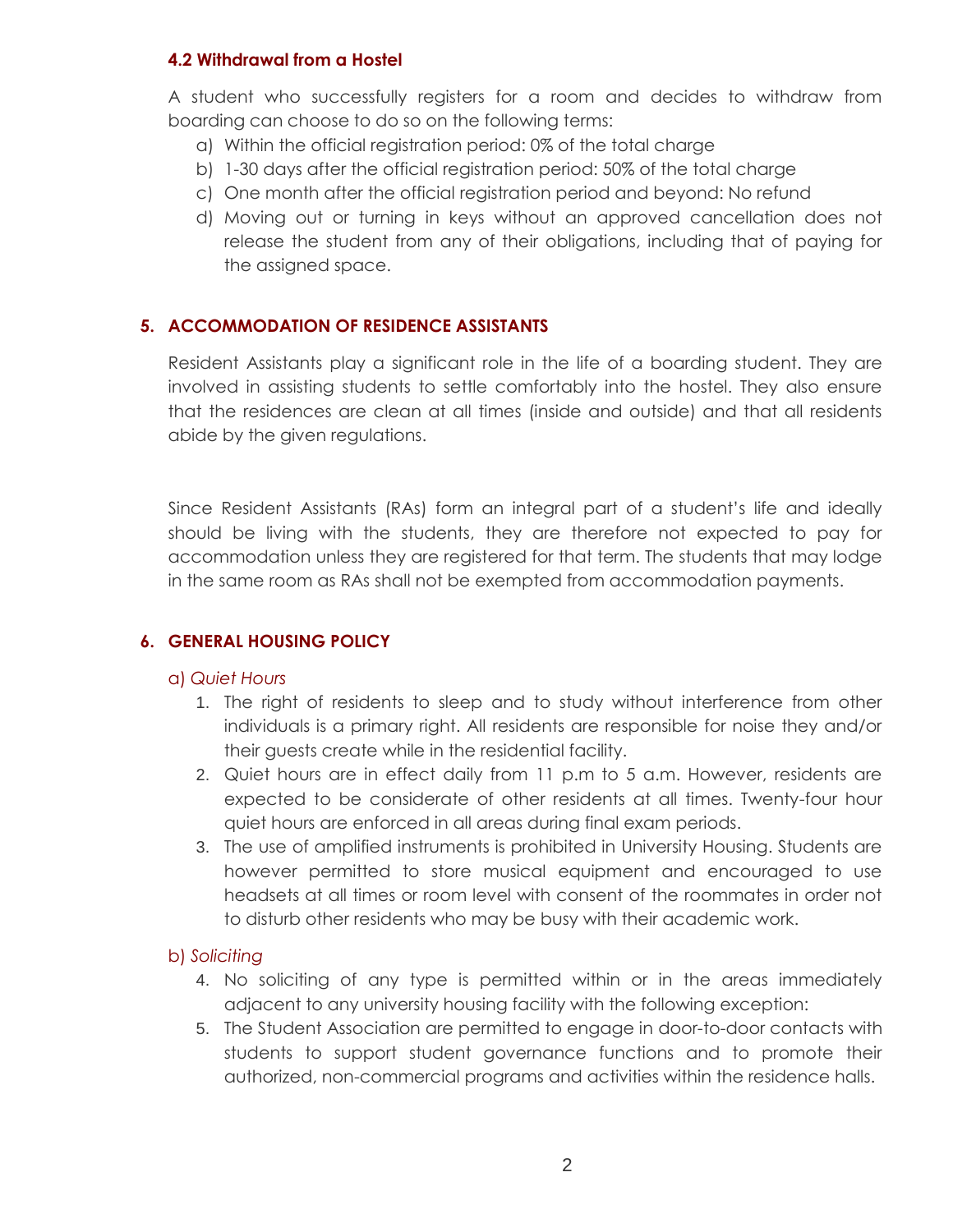#### *c) Restricted Appliances*

- 6. Refrigerators and cooking appliances (including microwaves, Panini presses, hot-plates, etc.) are not permitted in university residences.
- 7. Hot beverage machines that use an internal heating element (such as electric kettles) are permitted.
- 8. Hot plates and coffee pots that rest on hot plates are prohibited**.**

*d) School in Recess/Holiday* – The following guidelines apply to housing during school holidays:

- 9. All residence halls close during school holidays. All students in these facilities are required to leave the building. Students are also required to move all of their belongings out and make alternative arrangements for safe keeping of their items. Students are advised to take home any valuables they may have.
- 10. When the residential facilities are officially closed during vacation periods, access will be strictly prohibited.
- 11. International students and those on student work program who need to be here during the holidays should note that priority is given to Block Release students and when space is available, they must live in one of the approved residence halls in Maranatha hostel for men and Primrose for ladies.

#### *e) Residents Checking In*

- 12. Upon checking into a room, the Resident Assistant must complete a Room Condition Report (RCR) which must be signed by the residents (this only applies to Mulundano, Anderson, Chief Monze and Victoria Falls).
- 13. Failure to do so will result in the residents accepting responsibility for the condition of the room as it is documented on the RCR. In certain situations (i.e. early arrivals, emergency room changes) the RCR may have to be completed as soon as possible after a student moves in to their assignment.
- 14. The purpose of the RCR is to document any existing damage, missing items, or other problems that may exist in the room on the date the room is occupied by a resident. These official reports will be used at the time the residents check out of the housing assignment when the maintenance staff assesses the condition of the room again. At the time of check out, the students assigned to that housing assignment will be held financially responsible for damages or missing items not listed on the RCR at the time of check in.

#### *f) Checking Out of an Assignment*

- 15. Residents must check-out through the Resident Assistant. A proper check-out consists of returning all keys, and signing in the check-out book.
- 16. Failure to properly check-out will result in an improper check-out charge of K500.
- 17. Failure to return all keys will result in a lock change charge based on the actual cost of labor and materials needed to change necessary locks.
- 18. The university reserves the right, with or without notice, to dispose off any personal property that remains in a student's space after check-out.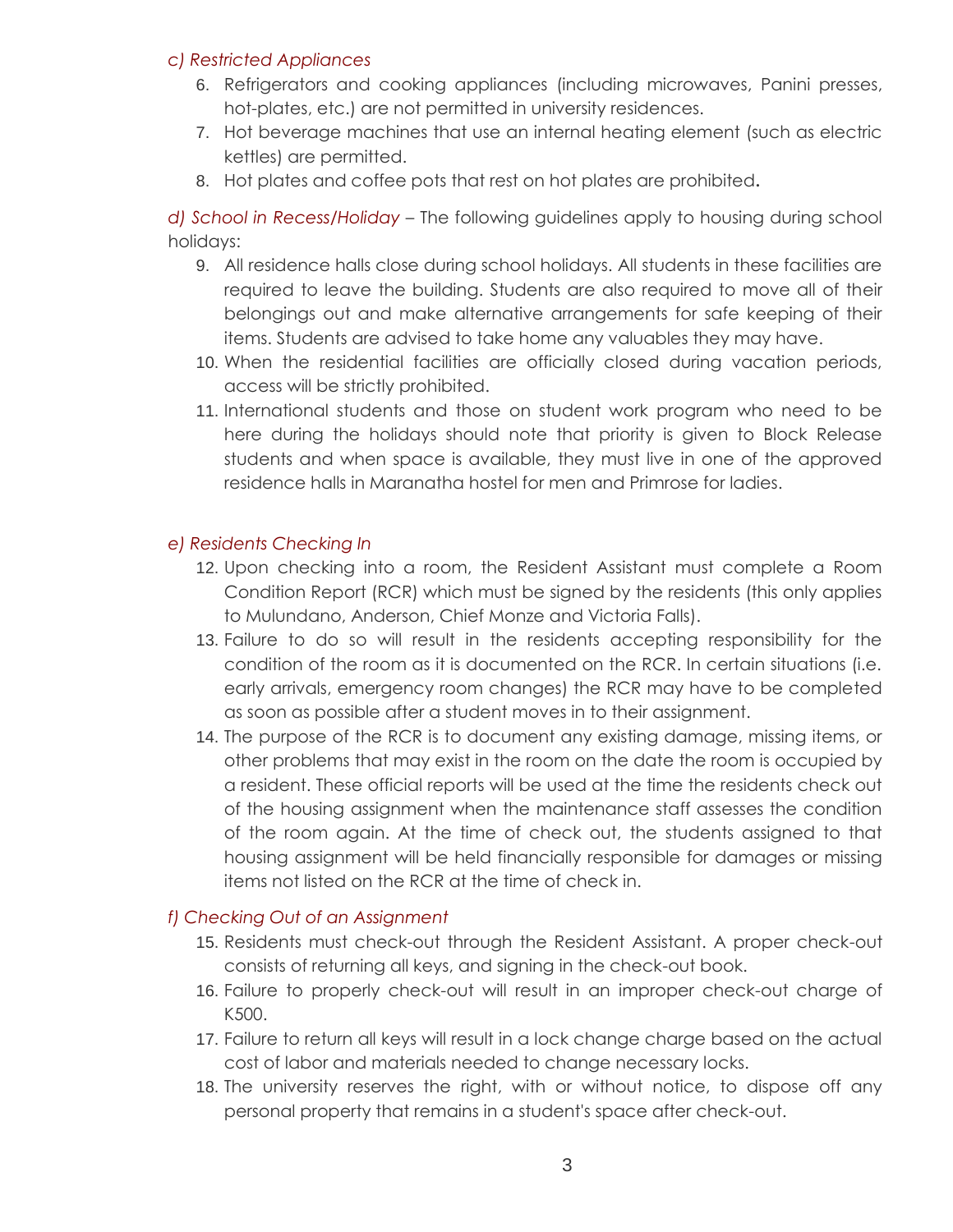19. Students may be charged fees associated with the cost of removal of any property left behind.

# **7. BED SPACE VACANCY POLICY**

- a) University Housing may assign new students to any available vacant bed space at any time. Reasonable efforts will be made to notify current residents of new assignments. Any student living in a residence hall or room with a vacant bed space within their room or hall shall:
	- 1. Occupy only one bed. Beds may not be pushed together or used for guest accommodations or any other reason not authorized by the University.
	- 2. Treat all prospective roommates in a non-threatening manner.
	- 3. Ensure that the vacant space is clean and inviting to potential occupants.
	- 4. Permit new residents assigned by the University to assume occupancy and have equitable access to the use of the room and assigned furniture.
	- 5. A student who successfully books for a bed space shall take up occupancy during the official registration period as announced by the Registrar's office. Thereafter, if no communication has been made to the responsible Deans (Dean of Men or Dean of Women), the reserved bed space shall be made available to other students.

b) Violation of this policy may result in disciplinary action.

# **8. HEALTH, SAFETY AND FACILITIES POLICIES**

# 1. *Health and Safety Inspections*

- 1. Inspections are conducted throughout the year by the University Health committee, student housing committee, Dean of Student Affairs department as well as relevant government health inspectorates. These inspections may be random or students may be notified in advance and provided instructions regarding their responsibilities to prepare for inspections and assure compliance with health and safety policies.
- 2. Students found with any prohibited items during any official inspection will have those items confiscated and may be subject to disciplinary action and administrative fines in accordance with University published offences and applicable fines.

# 2. *Prohibited Items*

- 1. Certain items are prohibited in University housing because they may create an overload of electrical installations, are dangerous, illegal, or otherwise prohibited by University policy, laws or applicable fire codes. Students may not possess these items in any University residence hall or room.
- 2. Violations of the Prohibited Items provision of this policy will be subject to the following administrative actions:
	- 1. First violation Confiscation of the prohibited item when practical, and an administrative fine of K250.
	- 2. Second and future violation Confiscation of the prohibited item when practical, an administrative fine of K500 and referral to the disciplinary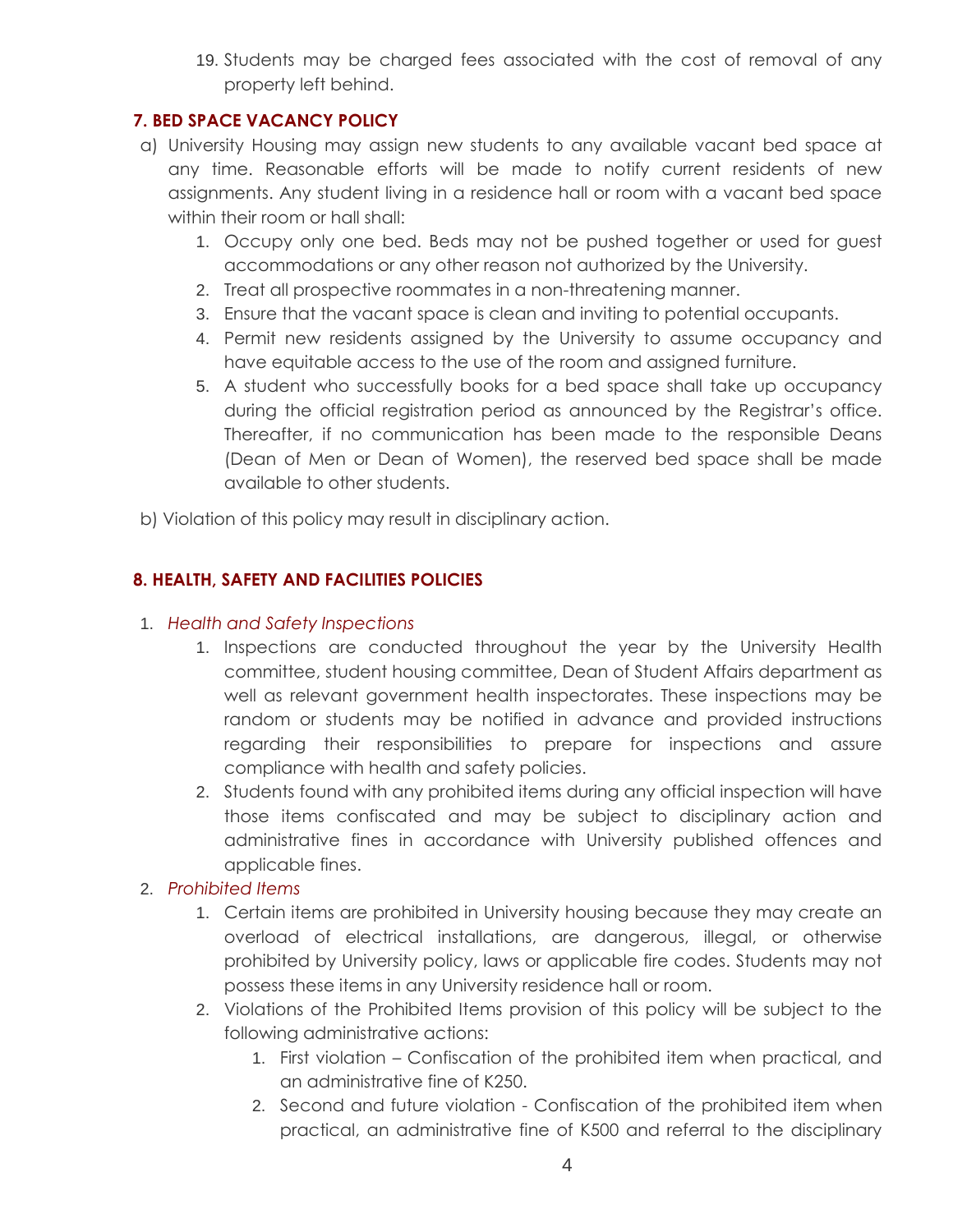process. Repeated violations may result in loss of housing privileges, as determined by the disciplinary process.

- 3. The following items are prohibited in University housing:
	- 1. Air conditioners of any kind (unless authorized by the Resident Engineer and Deans).
	- 2. Appliances with an exposed heating element or coil (e.g. coffee makers with hot plates, panini grills). Drink makers with an internal heating element are permitted in all housing areas.
	- 3. Ammunition of any kind.
	- 4. Extension cords or multi-plug adapters without a plug. Power strips with built in surge protection are permissible. However, power strips, even with surge protectors, cannot be strung together or plugged into one another.
	- 5. Halogen lamps, decorative string lighting or oil lamps.
	- 6. Incense or incense paraphernalia.
	- 7. Candles of any kind.
	- 8. Flammable or combustible liquids or gases.
	- 9. Motorcycles, Bicycles, engines, engine parts, lubricants and fuels.
	- 10. Fireworks, explosives, flammable liquids, paint thinners, combustible materials.
	- 11. Live trees or wreaths from live foliage.
	- 12. University or private property not authorized to be in the student's possession.
	- 13. Pets or animals including lab specimens.
	- 14. Swimming pools.
	- 15. Dart boards.
	- 16. Weapons of any kind (e.g. firearms, swords, knives other than kitchen knives).
	- 17. Paintball guns, air rifles, bb guns, catapults, arrows and any other sporting equipment, toy or device which may cause injury or which a reasonable person may believe is a weapon.
	- 18. Illegal drugs or drug paraphernalia.
	- 19. All University residential facilities are smoke free. Smoking, including the use of any e-cigarette or vaporizing device is strictly prohibited in all residential facilities and is not consistent with the Christian values of the insitution.
	- 20. The consumption of liquor in any of its forms is strictly prohibited and goes against the philosophy and ethos of the University.
	- 21. University housing facilities are not public areas of the campus. Postings of notices are limited to those approved and posted by staff. Only postings directly related to University programs or services, or postings sponsored by officially affiliated organizations with the approval stamp from the Public Relations office are permitted.